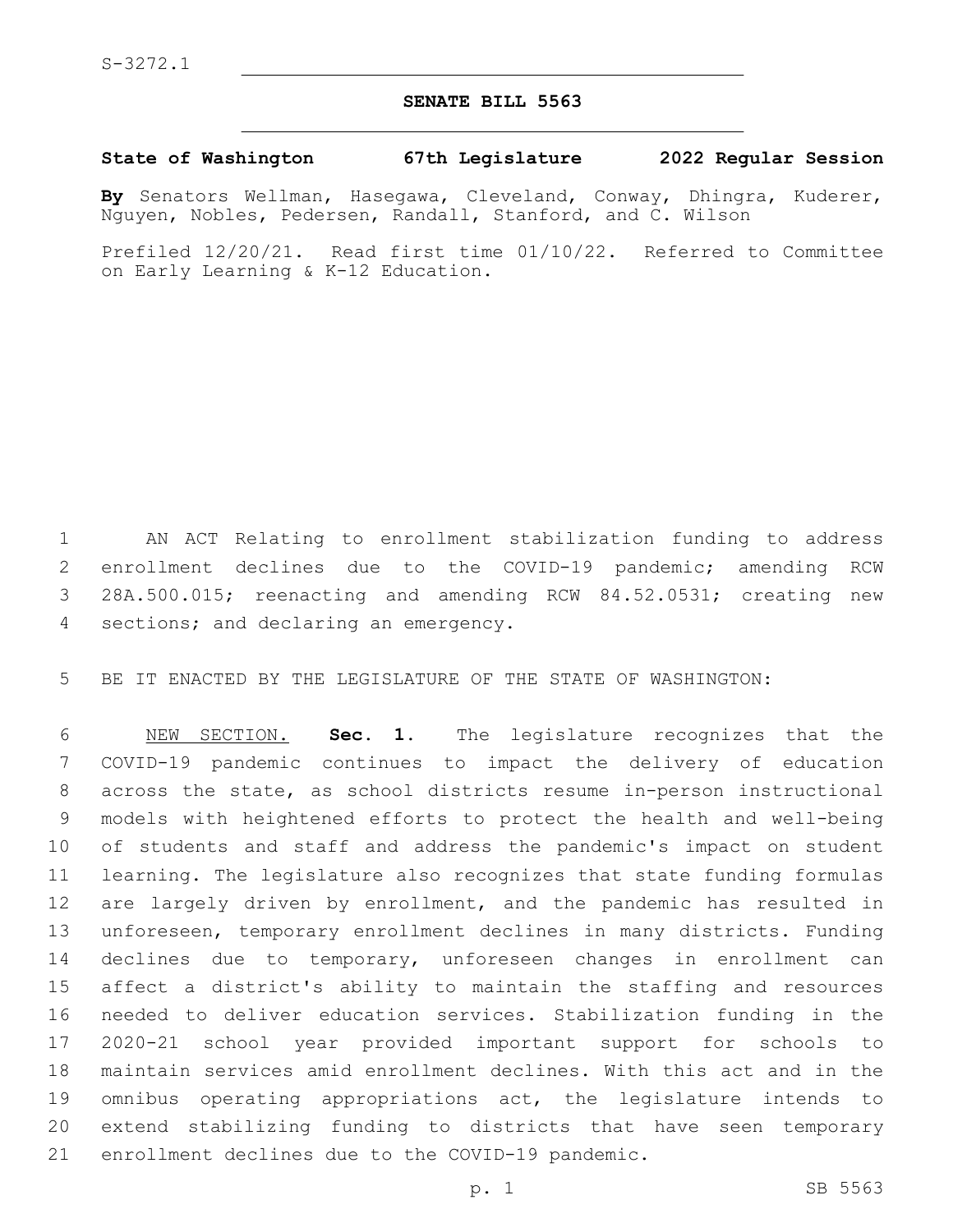NEW SECTION. **Sec. 2.** (1) If a local education agency's combined state revenue generated in the 2021-22 school year is less than what its combined state revenue would be using 2019-20 annual average enrollment values and formulas in place for the 2021-22 school year, then the superintendent of public instruction must provide a proportional enrollment stabilization amount to the local education 7 agency in the 2021-22 school year.

 (2) The definitions in this subsection apply throughout this section unless the context clearly requires otherwise.

 (a) "Combined state revenue" means the combined amount from the following allocations to local education agencies:

 (i) General apportionment allocations as described in RCW 13 28A.150.260;

 (ii) Special education allocations as described in RCW 28A.150.390. Allocations for special education enrollment above 2021-22 levels in kindergarten through 12th grades must be based on 17 an excess cost multiplier of 0.995;

 (iii) Learning assistance program allocations as described in RCW 28A.150.260(10)(a). Learning assistance program allocations based on 2019-20 enrollments must include the prior years' free or reduced- price meal percentages used for allocations in the 2020-21 school 22 year;

 (iv) Transitional bilingual program allocations as described in 24 RCW 28A.150.260(10)(b);

 (v) Highly capable program allocations as described in RCW 26 28A.150.260(10)(c);

 (vi) Career and technical education and skill centers allocations as described in RCW 28A.150.260 (4)(c), (7), and (9);

 (vii) Allocations to support institutional education for residential schools as defined by RCW 28A.190.005 and of juveniles in detention facilities as identified by RCW 28A.190.010;

 (viii) Dropout reengagement program allocations for eligible 33 students under RCW 28A.175.100;

 (ix) Alternative learning experience allocations as described in 35 RCW 28A.232.020; and

(x) Running start allocations as described in RCW 28A.600.310.

 (b) "Local education agency" means a school district, charter school, or state-tribal education compact school established under chapter 28A.715 RCW.39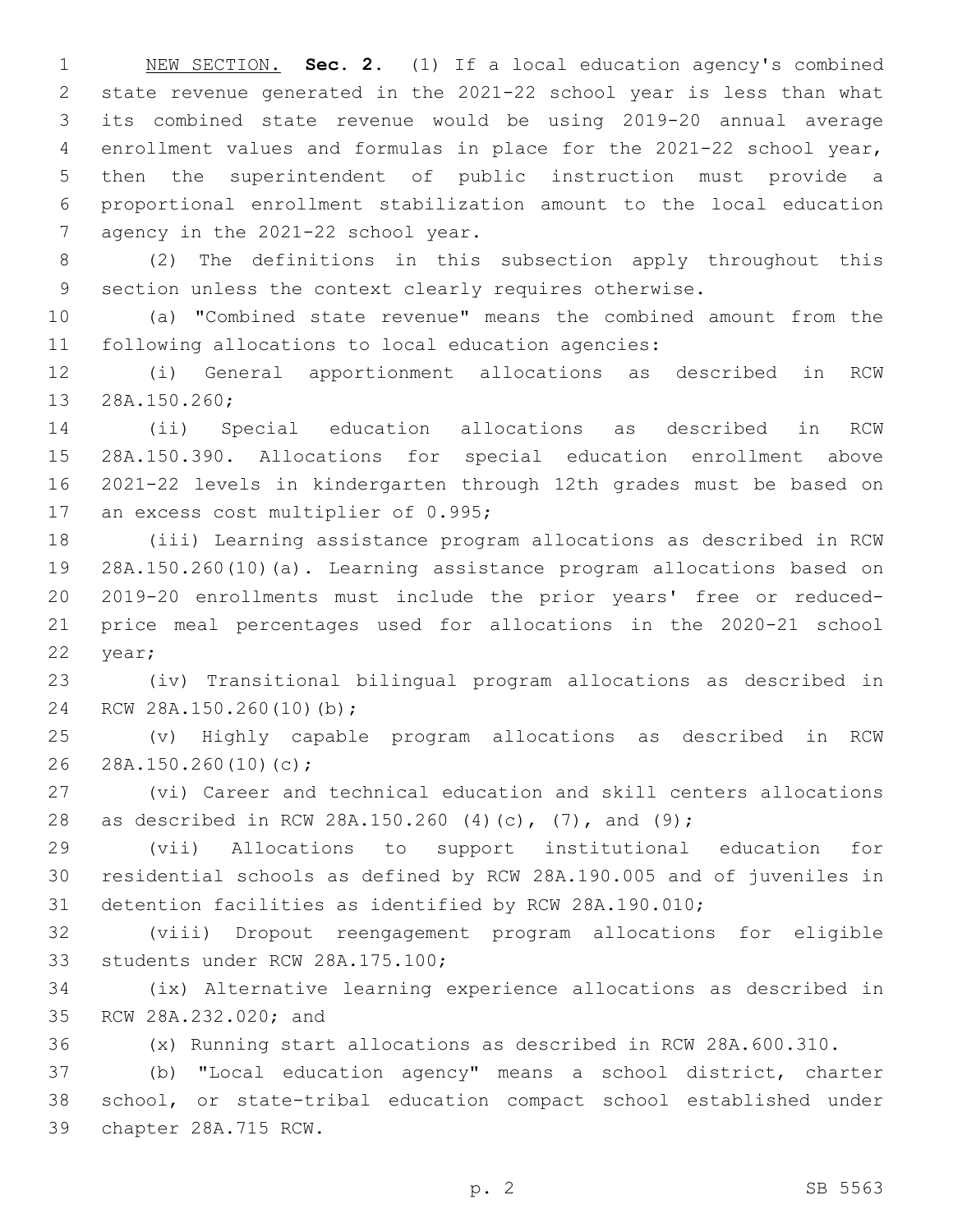(c) "Local education agency low enrollment impact" is equal to a local education agency's combined state revenue that would be generated using 2019-20 annual average enrollment values and formulas in place for the 2021-22 school year minus its combined state revenue generated in the 2021-22 school year, if the difference is greater 6 than zero.

 (d) "Proportional enrollment stabilization amount" for a local education agency is equal to the statewide net enrollment impact multiplied by its local education agency low enrollment impact 10 divided by the statewide low enrollment impact.

 (e) "Statewide low enrollment impact" is the sum of local education agency low enrollment impacts for all local education 13 agencies.

 (f) "Statewide net enrollment impact" is equal to the combined state revenue that would be generated statewide using 2019-20 annual average enrollment values and formulas in place for the 2021-22 school year minus the combined state revenue generated statewide in 18 the 2021-22 school year.

 (3) Enrollment stabilization amounts allocated under this section are not part of the state's program of basic education but may be used for any allowable cost within any of the programs.

 **Sec. 3.** RCW 84.52.0531 and 2021 c 221 s 2 and 2021 c 145 s 22 are each reenacted and amended to read as follows:

 (1) Beginning with taxes levied for collection in 2020, the maximum dollar amount which may be levied by or for any school district for enrichment levies under RCW 84.52.053 is equal to the lesser of two dollars and fifty cents per thousand dollars of the assessed value of property in the school district or the maximum per- pupil limit. This maximum dollar amount shall be reduced accordingly 30 as provided under RCW 43.09.2856(2).

 (2) The definitions in this subsection apply to this section 32 unless the context clearly requires otherwise.

 (a) For the purpose of this section, "inflation" means the percentage change in the seasonally adjusted consumer price index for all urban consumers, Seattle area, for the most recent 12-month period as of September 25th of the year before the taxes are payable, using the official current base compiled by the United States bureau 38 of labor statistics.

(b) "Maximum per-pupil limit" means:39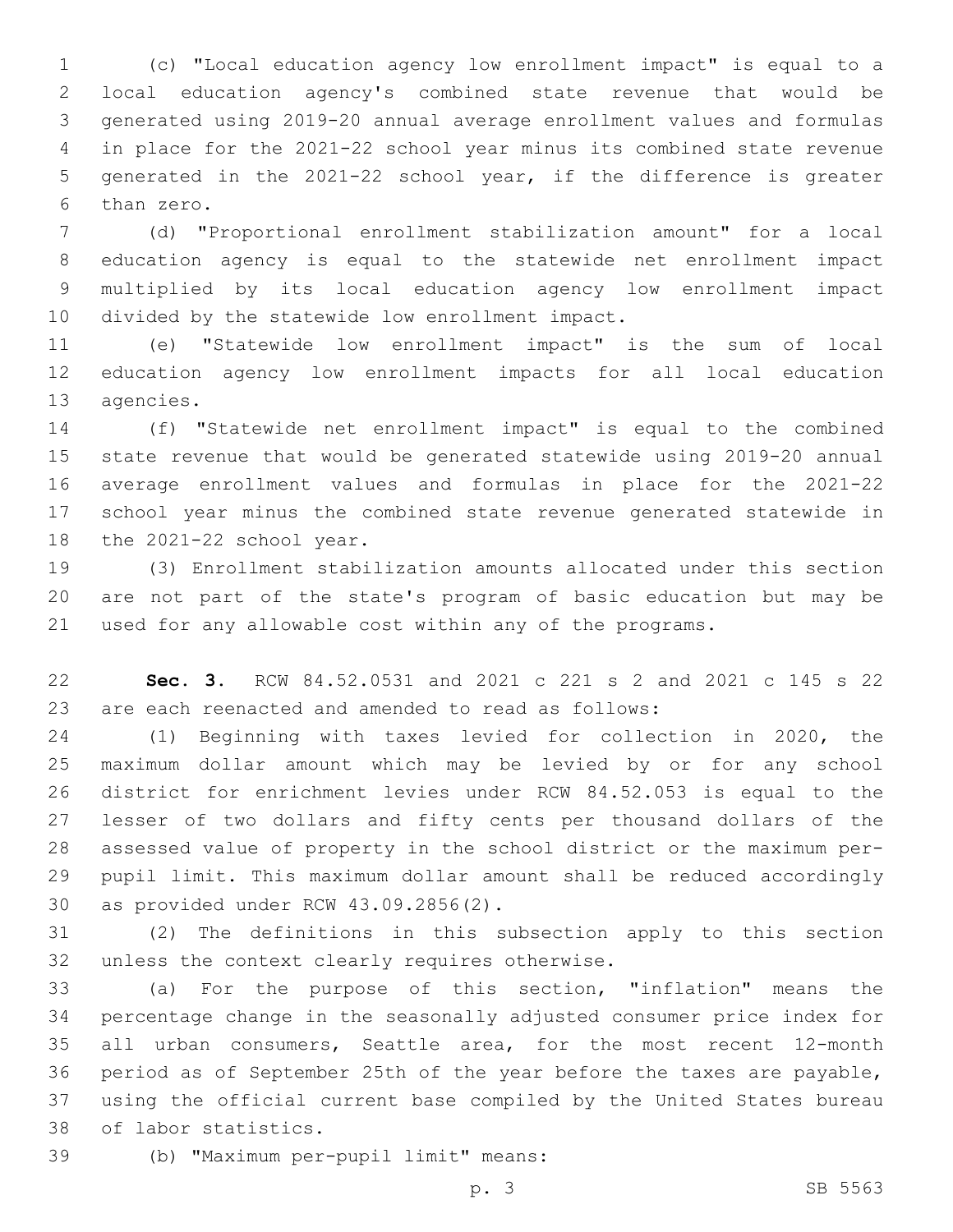(i) Two thousand five hundred dollars, as increased by inflation beginning with property taxes levied for collection in 2020, multiplied by the number of average annual full-time equivalent students enrolled in the school district in the prior school year, for school districts with fewer than forty thousand annual full-time equivalent students enrolled in the school district in the prior 7 school year; or

 (ii) Three thousand dollars, as increased by inflation beginning with property taxes levied for collection in 2020, multiplied by the number of average annual full-time equivalent students enrolled in 11 the school district in the prior school year, for school districts with forty thousand or more annual full-time equivalent students enrolled in the school district in the prior school year.

 (c) "Open for in-person instruction to all students" means that all students in all grades have the option to participate in at least 40 hours of planned in-person instruction per month and the school follows state department of health guidance and recommendations for resuming in-person instruction to the greatest extent practicable.

 (d) "Prior school year" means the most recent school year completed prior to the year in which the levies are to be collected, 21 except ((that in)) as follows:

 (i) In the 2022 calendar year, if 2019-20 school year average annual full-time equivalent enrollment is greater than the school district's 2020-21 school year average annual full-time equivalent enrollment and the school district is open for in-person instruction to all students by the beginning of the 2021-22 school year, "prior 27 school year" means the 2019-20 school year.

28 (ii) In the 2023 calendar year, if 2019-20 school year average annual full-time equivalent enrollment is greater than the school district's 2021-22 school year average annual full-time equivalent enrollment and the school district was open for in-person instruction to all students by the beginning of the 2021-22 school year, "prior school year" means the 2019-20 school year.

 (iii) In the 2024 calendar year, if 2019-20 school year average annual full-time equivalent enrollment is greater than the school district's 2022-23 school year average annual full-time equivalent enrollment and the school district was open for in-person instruction to all students by the beginning of the 2021-22 school year, "prior school year" means the 2019-20 school year.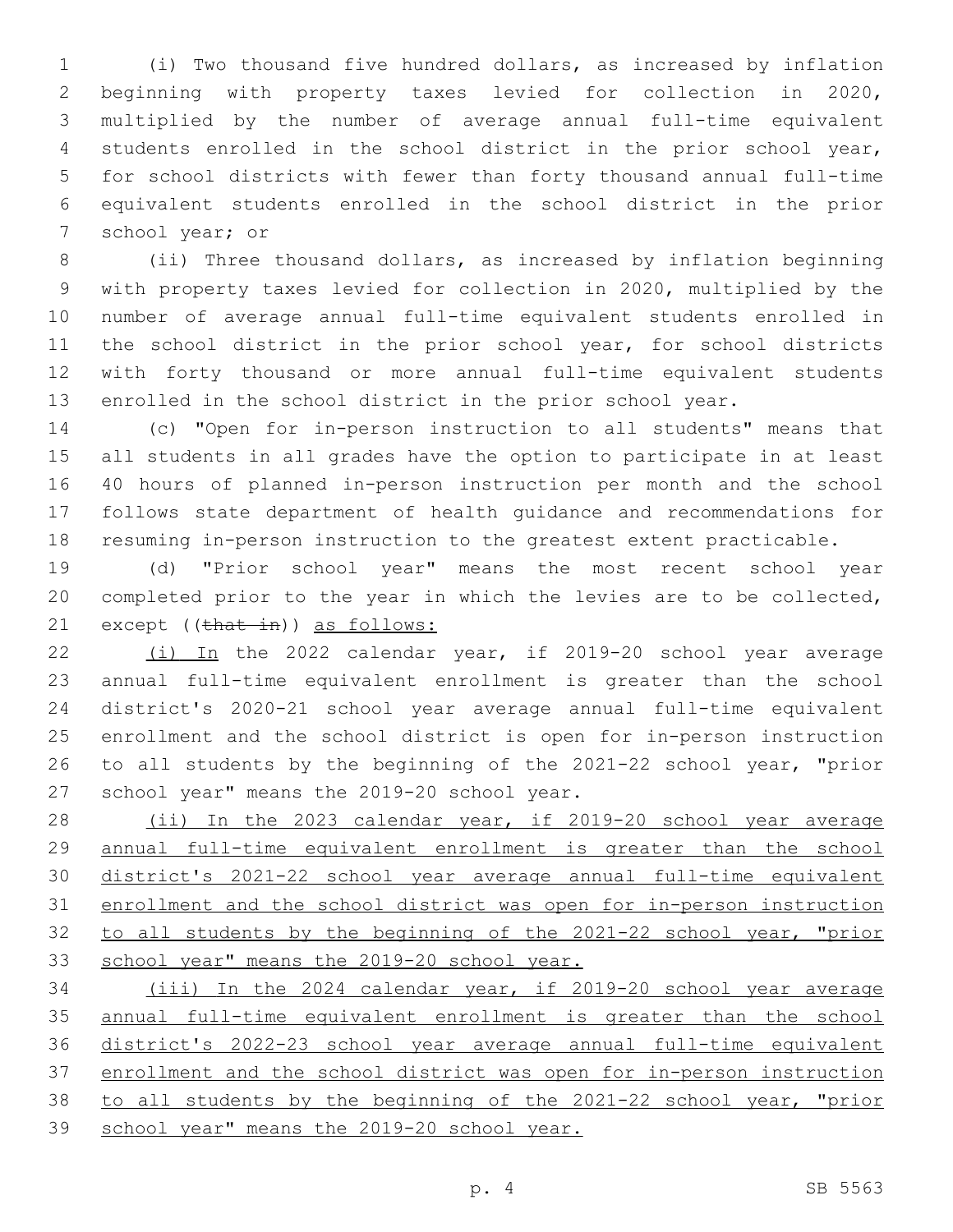(3) For districts in a high/nonhigh relationship, the enrollments of the nonhigh students attending the high school shall only be counted by the nonhigh school districts for purposes of funding under 4 this section.

 (4) For school districts participating in an innovation academy cooperative established under RCW 28A.340.080, enrollments of students attending the academy shall be adjusted so that each participant district receives its proportional share of student enrollments for purposes of funding under this section.

 (5) Beginning with propositions for enrichment levies for collection in calendar year 2020 and thereafter, a district must receive approval of an enrichment levy expenditure plan under RCW 28A.505.240 before submission of the proposition to the voters.

 (6) The superintendent of public instruction shall develop rules and regulations and inform school districts of the pertinent data necessary to carry out the provisions of this section.

 (7) Beginning with taxes levied for collection in 2018, enrichment levy revenues must be deposited in a separate subfund of the school district's general fund pursuant to RCW 28A.320.330, and for the 2018-19 school year are subject to the restrictions of RCW 28A.150.276 and the audit requirements of RCW 43.09.2856.

 (8) Funds collected from levies for transportation vehicles, construction, modernization, or remodeling of school facilities as established in RCW 84.52.053 are not subject to the levy limitations 25 in subsections (1) through (5) of this section.

 **Sec. 4.** RCW 28A.500.015 and 2019 c 410 s 1 are each amended to 27 read as follows:

 (1) Beginning in calendar year 2020 and each calendar year thereafter, the state must provide state local effort assistance funding to supplement school district enrichment levies as provided 31 in this section.

 (2)(a) For an eligible school district with an actual enrichment levy rate that is less than one dollar and fifty cents per thousand dollars of assessed value in the school district, the annual local effort assistance funding is equal to the school district's maximum local effort assistance multiplied by a fraction equal to the school district's actual enrichment levy rate divided by one dollar and fifty cents per thousand dollars of assessed value in the school 39 district.

p. 5 SB 5563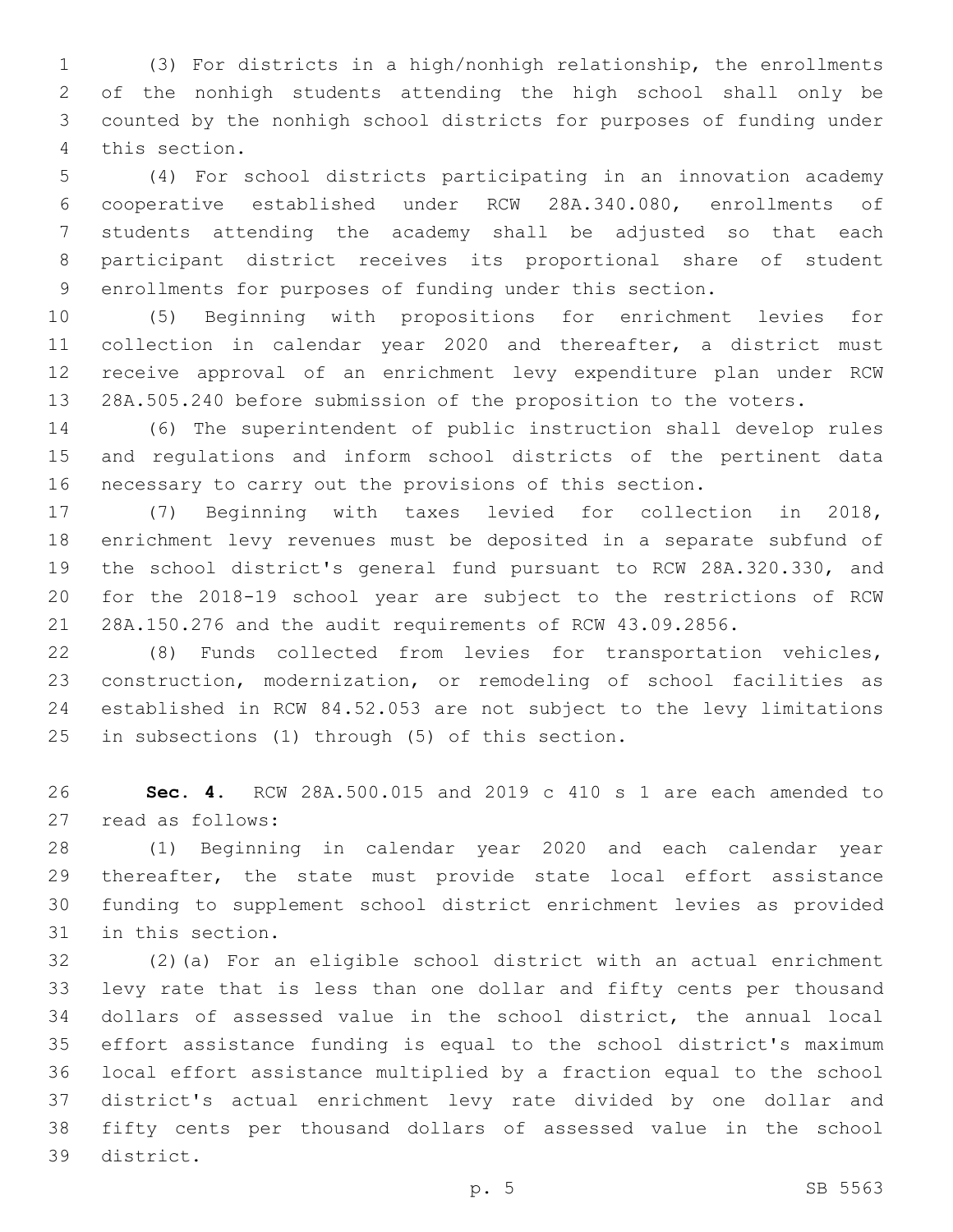(b) For an eligible school district with an actual enrichment levy rate that is equal to or greater than one dollar and fifty cents per thousand dollars of assessed value in the school district, the annual local effort assistance funding is equal to the school 5 district's maximum local effort assistance.

 (c) Beginning in calendar year 2022, for state-tribal education compact schools established under chapter 28A.715 RCW, the annual local effort assistance funding is equal to the actual enrichment levy per student as calculated by the superintendent of public instruction for the previous year for the school district in which the state-tribal education compact school is located, up to a maximum per student amount of one thousand five hundred fifty dollars as increased by inflation from the 2019 calendar year, multiplied by the student enrollment of the state-tribal education compact school in 15 the prior school year.

16 (((d) For a school district that meets the criteria in this subsection and is located west of the Cascades in a county that 18 borders another state, the annual local effort assistance funding is equal to the local effort assistance funding authorized under (b) of this subsection and additional local effort assistance funding equal 21 to the following amounts:

22  $(i)$  Two hundred forty-six dollars per pupil in the 2019-20 school year for a school district with more than twenty-five thousand annual 24 full-time equivalent students; and

25 (ii) Two hundred eighty-six dollars per pupil in the 2019-20 26 school year for a school district with more than twenty thousand annual full-time equivalent enrolled students but fewer than twenty-28 five thousand annual full-time equivalent enrolled students.))

 (3) The state local effort assistance funding provided under this section is not part of the state's program of basic education deemed 31 by the legislature to comply with the requirements of Article IX, 32 section 1 of the state Constitution.

 (4) The definitions in this subsection apply throughout this section unless the context clearly requires otherwise.

 (a) "Eligible school district" means a school district where the amount generated by a levy of one dollar and fifty cents per thousand dollars of assessed value in the school district, divided by the school district's total student enrollment in the prior school year, is less than the state local effort assistance threshold.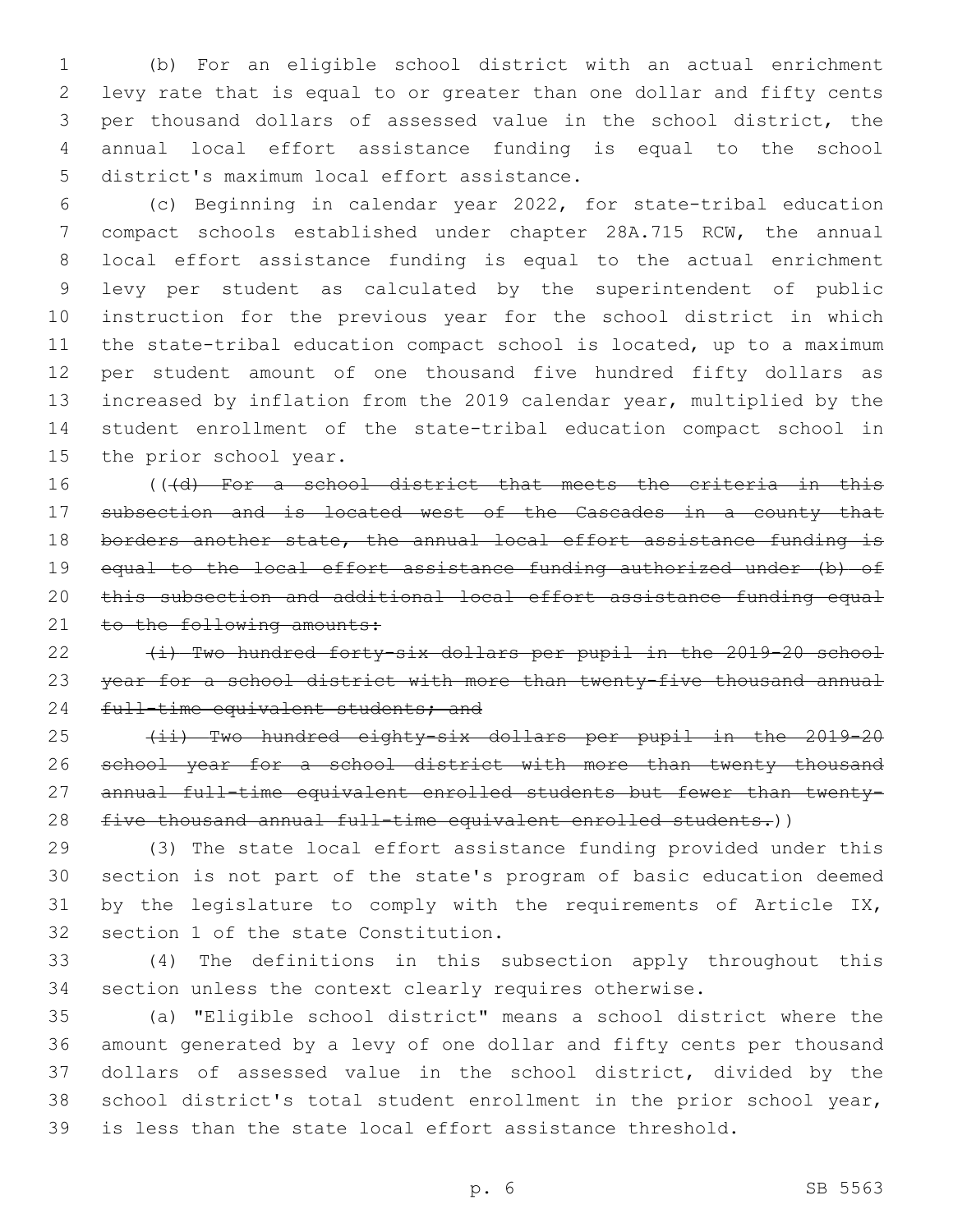(b) For the purpose of this section, "inflation" means, for any school year, the rate of the yearly increase of the previous calendar year's annual average consumer price index for all urban consumers, Seattle area, using the official current base compiled by the bureau of labor statistics, United States department of labor.

 (c) "Maximum local effort assistance" means the difference 7 between the following:

 (i) The school district's actual prior school year enrollment 9 multiplied by the state local effort assistance threshold; and

 (ii) The amount generated by a levy of one dollar and fifty cents per thousand dollars of assessed value in the school district.

 (d) "Prior school year" means the most recent school year completed prior to the year in which the state local effort 14 assistance funding is to be distributed, except as follows:

 (i) In the 2022 calendar year, if 2019-20 school year average 16 <u>annual full-time equivalent enrollment is greater than the school</u> district's 2020-21 school year average annual full-time equivalent enrollment, "prior school year" means the 2019-20 school year.

 (ii) In the 2023 calendar year, if 2019-20 school year average annual full-time equivalent enrollment is greater than the school district's 2021-22 school year average annual full-time equivalent enrollment, "prior school year" means the 2019-20 school year.

 (e) "State local effort assistance threshold" means one thousand five hundred fifty dollars per student, increased for inflation 25 beginning in calendar year 2020.

 (f) "Student enrollment" means the average annual full-time 27 equivalent student enrollment.

 (5) For districts in a high/nonhigh relationship, the enrollments of the nonhigh students attending the high school shall only be counted by the nonhigh school districts for purposes of funding under 31 this section.

 (6) For school districts participating in an innovation academy cooperative established under RCW 28A.340.080, enrollments of students attending the academy shall be adjusted so that each participant district receives its proportional share of student enrollments for purposes of funding under this section.

 NEW SECTION. **Sec. 5.** This act is necessary for the immediate preservation of the public peace, health, or safety, or support of

p. 7 SB 5563